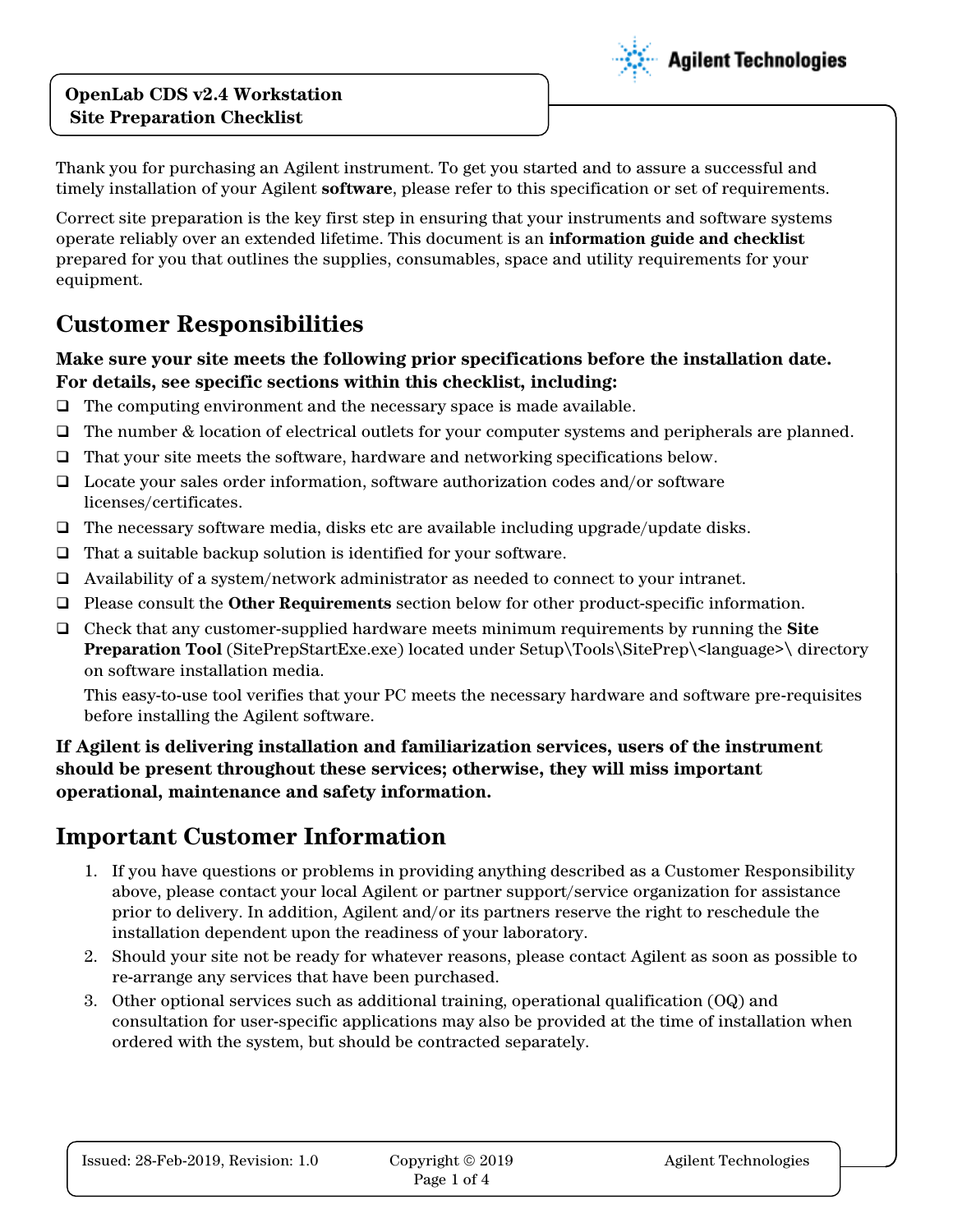



# **Software Specifications for Workstations**

| <b>Specification Description</b>                 | <b>Supported</b>                                                                                                            |  |
|--------------------------------------------------|-----------------------------------------------------------------------------------------------------------------------------|--|
| Operating system type(s),<br>versions            | Windows 10, Enterprise or Professional, 64 bit (version 1703, 1709, or<br>$\bullet$                                         |  |
|                                                  | 1803)                                                                                                                       |  |
|                                                  | Windows 7 SP1, Enterprise or Professional, 64 bit<br>$\bullet$                                                              |  |
| O/S .NET & other add-ons                         | .NET 4.5.1 or above <i>(installed by OpenLab CDS v2.3 Installer)</i><br>$\bullet$                                           |  |
|                                                  | .NET $3.5$ SP1 (must be enabled on Windows 10).<br>$\bullet$                                                                |  |
| Localized OpenLab CDS<br>can run on localized OS | English<br>$\bullet$                                                                                                        |  |
|                                                  | Western European Language (CDS will always appear in English)                                                               |  |
|                                                  | Chinese (Non-localized instrument drivers are supported and will<br>$\bullet$<br>always appear in English)                  |  |
|                                                  | Japanese (Non-localized instrument drivers are supported and will<br>$\bullet$<br>always appear in English)                 |  |
|                                                  | Brazilian Portuguese (Non-localized instrument drivers are<br>$\bullet$<br>supported and will always appear in English)     |  |
| Default font                                     | Chinese: Microsoft YaHei<br>$\bullet$                                                                                       |  |
|                                                  | Japanese: Meiryo UI                                                                                                         |  |
|                                                  | Brazilian Portuguese: Calibri<br>$\bullet$                                                                                  |  |
| Account settings/privileges                      | Local administrator privilege required for installation and configuration                                                   |  |
| Web browser                                      | Internet Explorer 11<br>$\bullet$                                                                                           |  |
|                                                  | Google Chrome 40 or higher<br>$\bullet$                                                                                     |  |
|                                                  | Edge                                                                                                                        |  |
|                                                  | For best user experience in OpenLab Help and Learning, select Internet Explorer<br>or Google Chrome as default Web browser. |  |
| Antivirus software <sup>1</sup>                  | <b>Symantec Endpoint Protection</b>                                                                                         |  |
|                                                  | <b>Trend Micro</b><br>٠                                                                                                     |  |
|                                                  | <b>Microsoft Security Essentials</b><br>$\bullet$                                                                           |  |
|                                                  | McAfee                                                                                                                      |  |
| PDF reader                                       | Adobe Reader DC                                                                                                             |  |

<sup>1</sup> The listed antivirus software has been tested and is recommended by Agilent. Check with your Agilent service representative in case you want to use other software.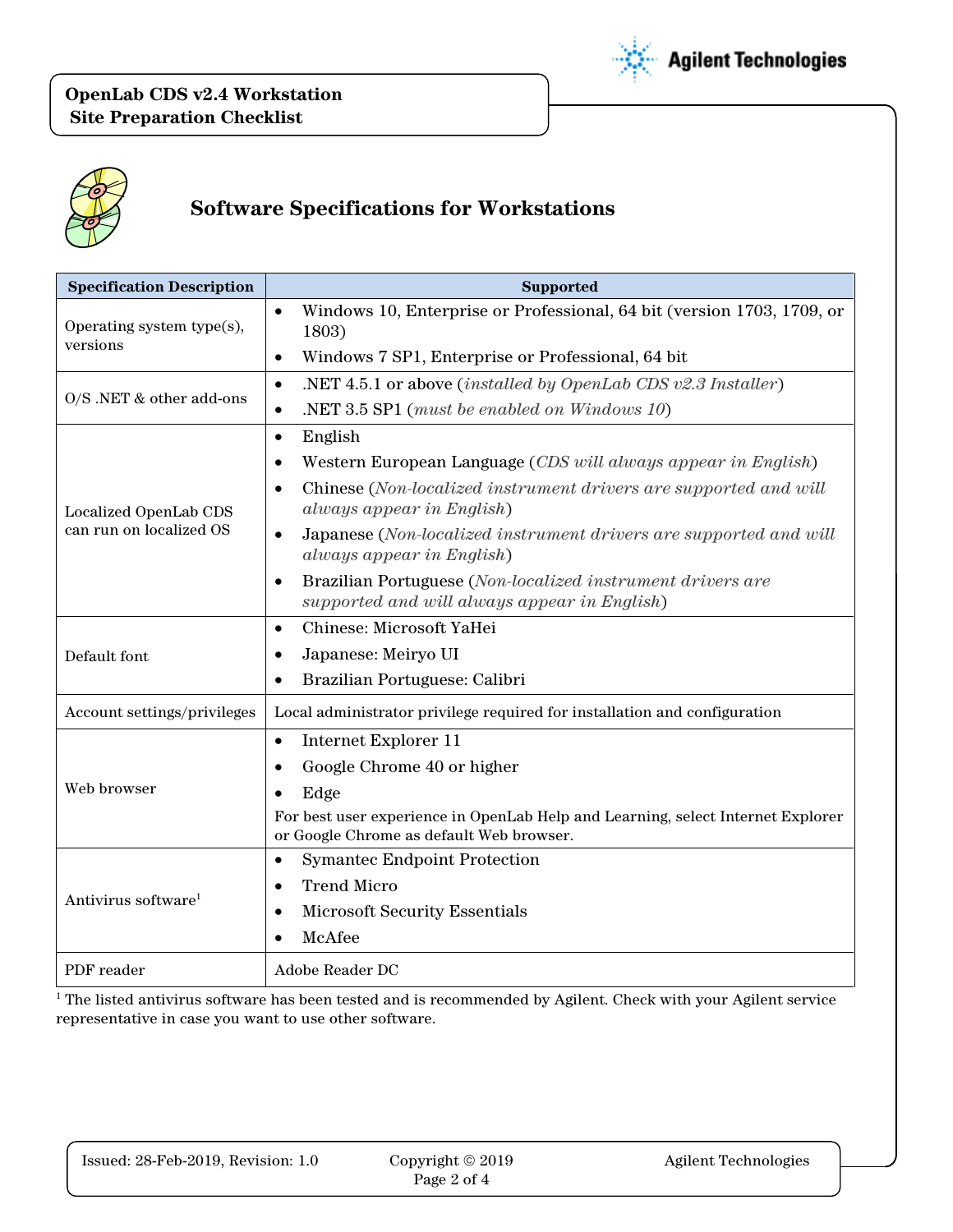**OpenLab CDS v2.4 Workstation Site Preparation Checklist**





# **Computer Hardware Specifications for Workstations**

The OpenLab CDS Workstation is available either with storage in the local file system (OpenLab CDS Workstation) or in a built-in Content Management database (OpenLab CDS Workstation Plus software). An OpenLab CDS Workstation Plus requires higher performance hardware.

| <b>Specification Description</b> | Workstation                                                                                                                                                              | <b>Workstation with Content</b><br><b>Management</b>                                               |
|----------------------------------|--------------------------------------------------------------------------------------------------------------------------------------------------------------------------|----------------------------------------------------------------------------------------------------|
| Processor type & speed           | Intel <sup>®</sup> i5, i7, or Xeon E3 or equivalent<br>3.0 GHz or greater<br>4 Core                                                                                      |                                                                                                    |
| Physical memory (RAM)            | 8 GB<br>16 GB for 4 instruments or<br>more than 2 instrument<br>points                                                                                                   | $16$ GB                                                                                            |
| Hard disk                        | $1 \times 500$ GB SATA 7200 RPM<br>or equivalent SSD                                                                                                                     | $2 \times 500$ GB or 1 TB 7200 RPM1<br>SATA drive minimum <sup>1</sup> or equivalent<br><b>SSD</b> |
| Graphic resolution               | $1600 \times 900$ minimum<br>$1920 \times 1080$ recommended                                                                                                              |                                                                                                    |
| RS-232 port                      | 1 serial port required for selected instruments that are still using RS-<br>232 communication. See instrument specifications in the<br>CDS_Requirements.pdf for details. |                                                                                                    |
| USB port                         | USB 2 required for installation media                                                                                                                                    |                                                                                                    |
| LAN card                         | 100 MB/1 GB LAN for instrument control<br>2nd LAN card required for lab intranet connection. This is<br>recommended to isolate the instrument's data traffic.            |                                                                                                    |

 $^1$  If the computer has a disc array controller, we recommend  $2 \ge 1$  TB in RAID1.



### **Networking Specifications**

When using LAN communications to connect workstation to an instrument, use one of these methods:

- Connect via an isolated switch using standard CAT-5 network cabling.
- LAN communication hardware should be 100/1000 mbps (or higher) speed capable.
- NIC teaming<sup>1</sup>: LAN cards should not be teamed on workstations.
- LAN communication must be on the same subnet as instruments, and preferably on the same segment.

<sup>1</sup> NIC teaming is also known as Load Balancing and Failover (LBFO)